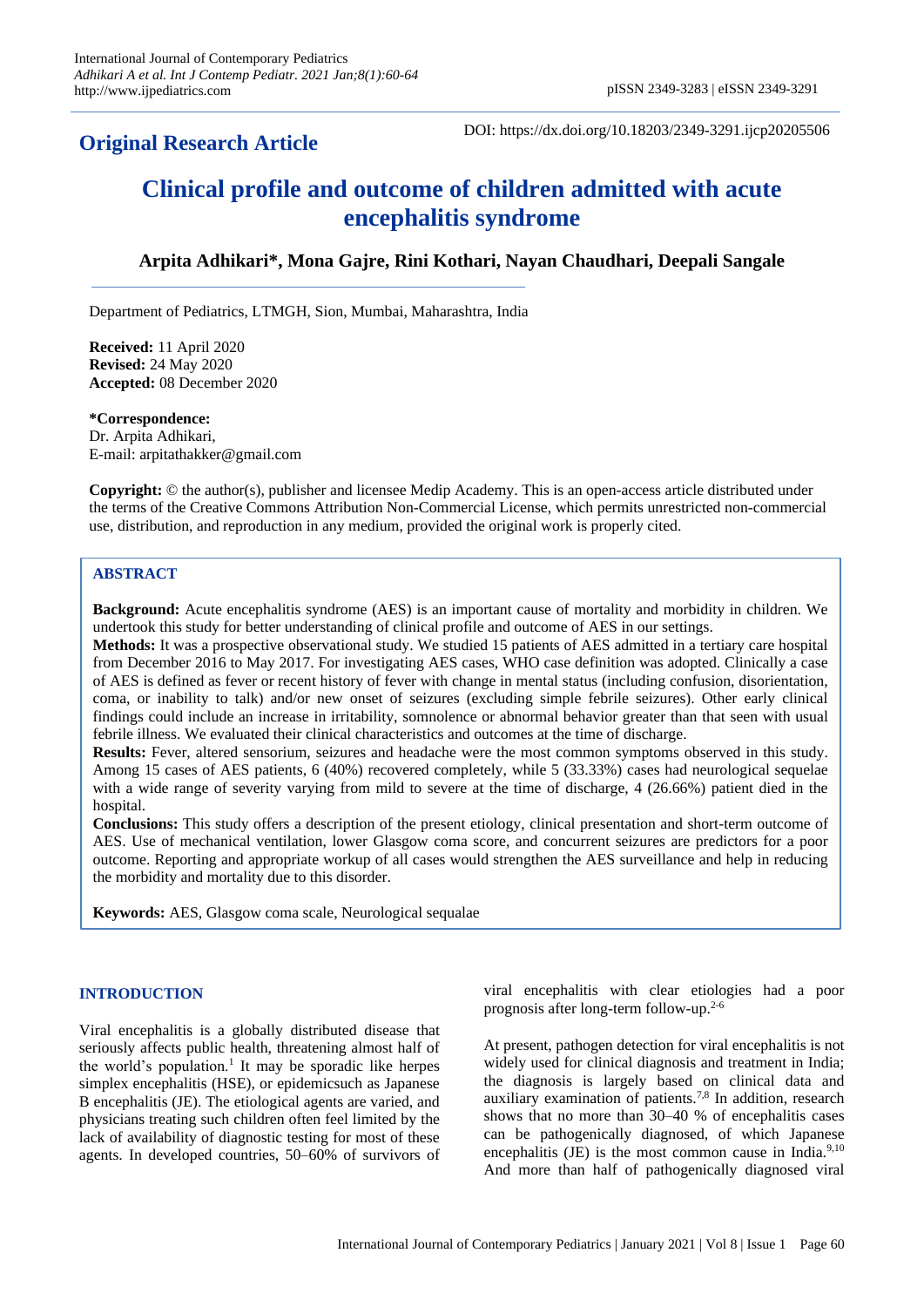encephalitis had a poor prognosis.<sup>11</sup> On the other hand, 10–30 % of patients with clinically diagnosed viral encephalitis also have a poor prognosis. In India except Jammu & Kashmir, Himachal Pradesh, and Uttaranchal, nearly all states have reported Japanese encephalitis.<sup>12</sup> The Northeast part of India has been experiencing recurrent episodes of Japanese Encephalitis with different magnitude from July to October every year.<sup>13</sup> We conducted a study of the patients admitted for acute encephalitis syndrome from December 2016 to May 2017. This study is done for a better understanding and to determine the clinical profile and outcome of AES in hospitalized children and also to determine the etiology in all cases of AES.

#### **METHODS**

Children with AES from 6 months to 12 years of age who were admitted in paediatric intensive care and paediatric wards of LTMGH, Mumbai, India were included in this study from December 2016 to May 2017.

For investigating AES cases, WHO case definition was adopted. Clinically a case of AES is defined as fever or recent history of fever with change in mental status (including confusion, disorientation, coma, or inability to talk) and/or new onset of seizures (excluding simple febrile seizures). Other early clinical findings could include an increase in irritability, somnolence or abnormal behavior greater than that seen with usual febrile illness.<sup>14,15</sup>

Such patients were excluded if they 1) had other severe disease, such as severe infection other than in the central nervous system, malignancy, brain infarction or cerebral hemorrhage, malaria 2) a diagnosis of delirium or encephalopathy secondary to sepsis, toxins, or metabolic causes.

Basic blood investigations like a complete blood count (including platelet count), blood glucose, serum electrolytes, liver and kidney function tests, blood culture, arterial blood gas were done in all patients with AES. A peripheral smear for malarial parasite and rapid diagnostic tests for malaria and leptospirosis were also done. A neuroimaging study was wherever indicated. CSF analysis was done and CSF viral profile including Japanese encephalitis, Herpes Simplex virus and Chandipura viruses was sent. Data collected in such a way was analyzed and compared.

The outcome of the patients was recorded at the time of discharge. Outcome was defined as recovered completely, recovered with neurological sequelae, and death. Neurological sequelae were defined by the presence of one or more of the following at discharge; impaired consciousness, weakness (mono-paresis, hemiparesis, and quadriparesis), focal or generalized abnormal limb tone (hypertonia and hypotonia), focal or generalized abnormal limb reflexes (hyperreflexia and hyporeflexia), diagnosis of new onset or recurrent seizures, or new or recurrent extra pyramidal movement disorders.

#### **RESULTS**

This study examined 15 patients (11 boys; 73.3 %) with a mean onset age of 5.02 years.

The predominant age group affected was 5 to 11 years and the youngest child affected was 5 months old. Majority of the patients (85%) were from the rural area and belonged to low socioeconomic group (72%). The demographic profile and clinical characteristics of the patients are shown in Table 1.

#### **Table 1: Demographic details of patients.**

| <b>Characteristic</b>      | <b>Value</b> |
|----------------------------|--------------|
| Age                        | 5.02 years   |
| <b>Male</b>                | 11 (73.33%)  |
| Female                     | 4(26.67%)    |
| Lower socioeconomic strata | 11 (73.33%)  |

Investigations are summarized in Table 2. Out of 15 cases of AES, 2 patients had presented with raised intracranial tension and poor GCS, so their CSF examination could not be done. Serum JE IgM ELISA was positive in 2 patients however their CSF was negative for the presence of JE antibodies while the remaining were non-JE. All the samples were found to be negative for HSV 1 and 2 and Chandipura viruses.

#### **Table 2: Clinical profiles of the patients.**

| <b>Presentation</b>           |       | Value                         |
|-------------------------------|-------|-------------------------------|
| <b>Mean duration of fever</b> |       | 4.1 days $(2-10 \text{days})$ |
| <b>Altered sensorium-</b>     | $<$ 8 | 4(26.67%)                     |
| based GCS                     | >8    | 11 (73.33%)                   |
| <b>Abnormal behaviour</b>     |       | 4(26.67%)                     |
| <b>Confusion</b>              |       | 4(26.67%)                     |
| <b>Seizure</b>                |       | 13 (86.66%)                   |

Among 15 cases AES patients, 6 (40%) were recovered completely, while 5 (33.33%) cases had neurological sequelae with a wide range of severity varying from mild to severe at the time of discharge, 4 (26.66%) patient died in the hospital. Out of the 15 children with AES, 13 had presented with seizures. 6 had GTCS (46%), 5 had focal (38%), 1 had myoclonic and 1 had generalized tonic seizure. Amongst these, 10 had recurrent seizures during the hospital stay. Clinical characteristics and investigations of patients with a poor or favorable outcome at discharge are compared in Table 3.

As represented in Table 4, out of 15 cases 3(20%) patients had hospital stay less than 7 days while 12(80%) patients had hospital stay more than 7 days; of these 4 patients had favourable outcome. Out of 11 patients who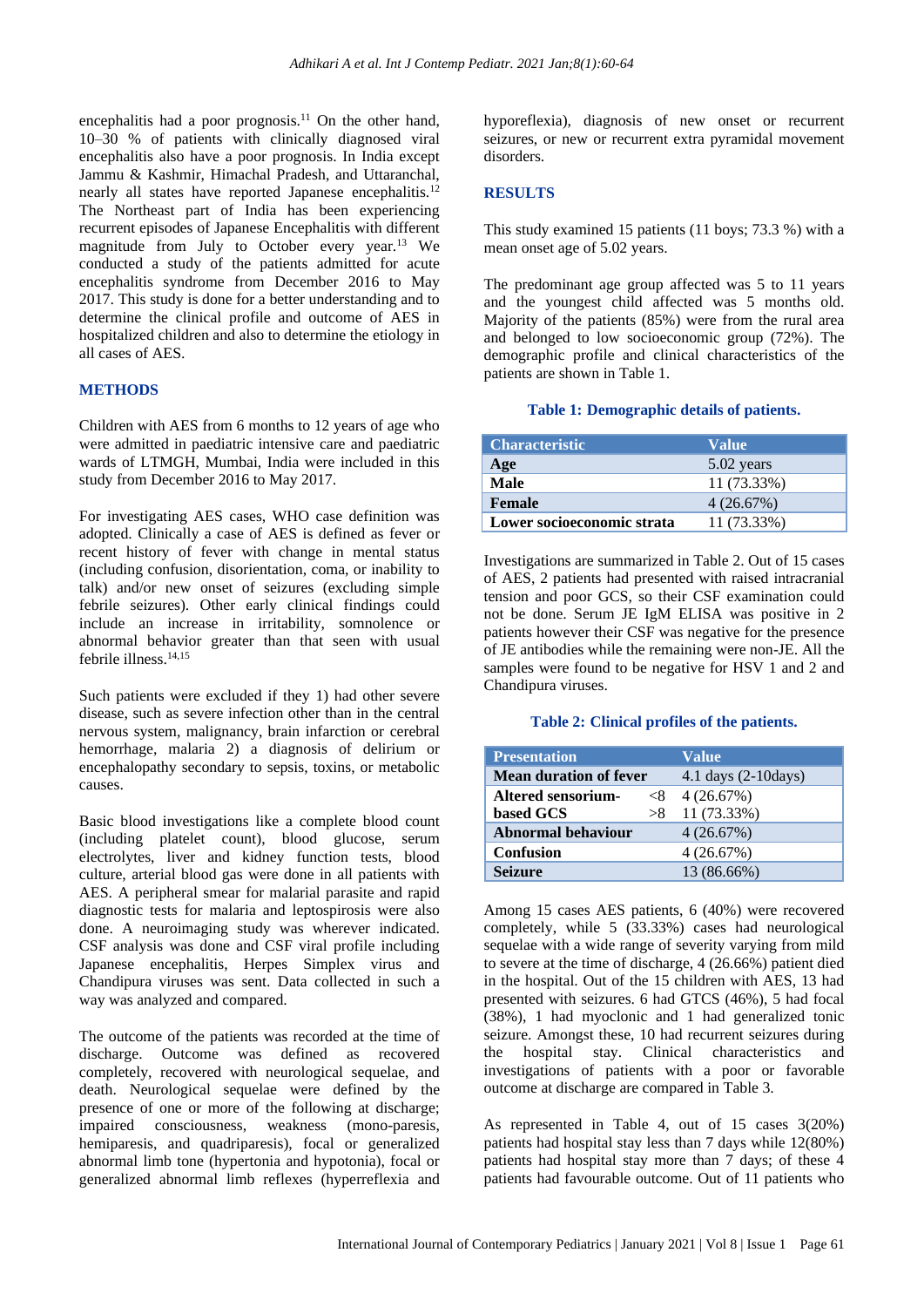had MRI abnormalities 2 patients had favourable outcome. Out of 7 patients those needed mechanical ventilation, maximum number (6 patients) found to have poor outcome. Also 4 patients with GCS less than 8, 3 patients had poor GCS and out of 10 patients with recurrent seizures 3 patients had poor outcome.

As presented in Table 5, those patients who had poor GCS  $(<8)$ , mean duration of fever was found to be 4.2 days and mean length of stay was 20 days. Also, all patients (100%) had recurrent seizures, MRI abnormalities and need of mechanical ventilation. There was 25% survival among these patients with poor GCS.

# **Table 3: Parameters during the hospital stay.**

| <b>Parameter</b>                          |                      | <b>Value</b>  |
|-------------------------------------------|----------------------|---------------|
| Patients requiring mechanical ventilation |                      | 7(46.66%)     |
| <b>Recurrent seizure</b>                  |                      | $10(66.66\%)$ |
| Length of hospital stay                   |                      | $15.2$ days   |
| <b>Outcome survival</b>                   |                      | $10(66.66\%)$ |
|                                           | Complete with        | 6(40%)        |
| <b>Recovery</b>                           | Neurological sequlae | 5 (33.33%)    |
| <b>Investigations</b>                     |                      |               |
| Hemoglobin $(g/dl)$                       | 10.5                 |               |
| Total leucocyte count (/cmm)              |                      | 9518.7        |
| Platelet (lacs/cmm)                       |                      | 281533.3      |
| <b>SGOT (IU)</b>                          | 71.1                 |               |
| <b>SGPT (IU)</b>                          |                      | 39.3          |
| CSF cell (/ c mm)                         | 21.2                 |               |
| CSF protein (mg/dl)                       | 37.4                 |               |
| $CSF$ glucose $(mg/dl)$                   | 47.6                 |               |
| Blood urea(mg/dl)                         | 7.5                  |               |
| Serum creatinine(mg/dl)                   | 0.8                  |               |
| Serum sodium (Meq/l)                      |                      | 138           |
| Serum potassium (Meq/l)                   | 4.3                  |               |
| Serum calcium (mg/dl)                     | 8.3                  |               |
| <b>MRI Abnormality</b>                    |                      | 11 (73.33%)   |

# **Table 4: Correlation.**

| <b>Character</b>                                 |                |               | <b>Favourable outcome</b> | Unfavourable outcome |
|--------------------------------------------------|----------------|---------------|---------------------------|----------------------|
| Length of hospital stay<br>(days)                |                | $3(20.00\%)$  |                           |                      |
|                                                  | >7             | 12 (80.00%)   |                           | 8                    |
| <b>MRI Abnormality</b>                           | Present        | 11 (73.33%)   |                           |                      |
|                                                  | Absent         | 4(26.67%)     |                           |                      |
| <b>Need for mechanical</b><br><b>ventilation</b> | <b>Yes</b>     | $7(46.66\%)$  |                           | n                    |
|                                                  | No.            | 8 (53.34%)    | 8                         |                      |
| Poor GCS $(<8)$                                  | <b>Yes</b>     | $4(26.66\%)$  |                           |                      |
|                                                  | No             | 11 (733.33%)  | 10                        |                      |
| <b>Recurrent seizures</b>                        | Yes            | $10(66.66\%)$ |                           |                      |
|                                                  | N <sub>0</sub> | 5 (33.335)    |                           |                      |

# **Table 5: correlation of poor GCS with other parameters.**

| <b>Parameter</b>                   | $GCS$ (<8) n=4 | $GCS (>8)$ n=11 |
|------------------------------------|----------------|-----------------|
| <b>Duration of fever</b>           | 4.2 days       | 3.9 days        |
| <b>Recurrent seizure</b>           | $4(100\%)$     | 6(54.54%)       |
| Mean length of stay                | 20 days        | 10 days         |
| <b>MRI</b> abnormality             | $4(100\%)$     | $7(63.6\%)$     |
| Mechanical ventilation requirement | $4(100\%)$     | 3(27.27%)       |
| <b>Survival</b>                    | 1 (25%)        | $10(90.9\%)$    |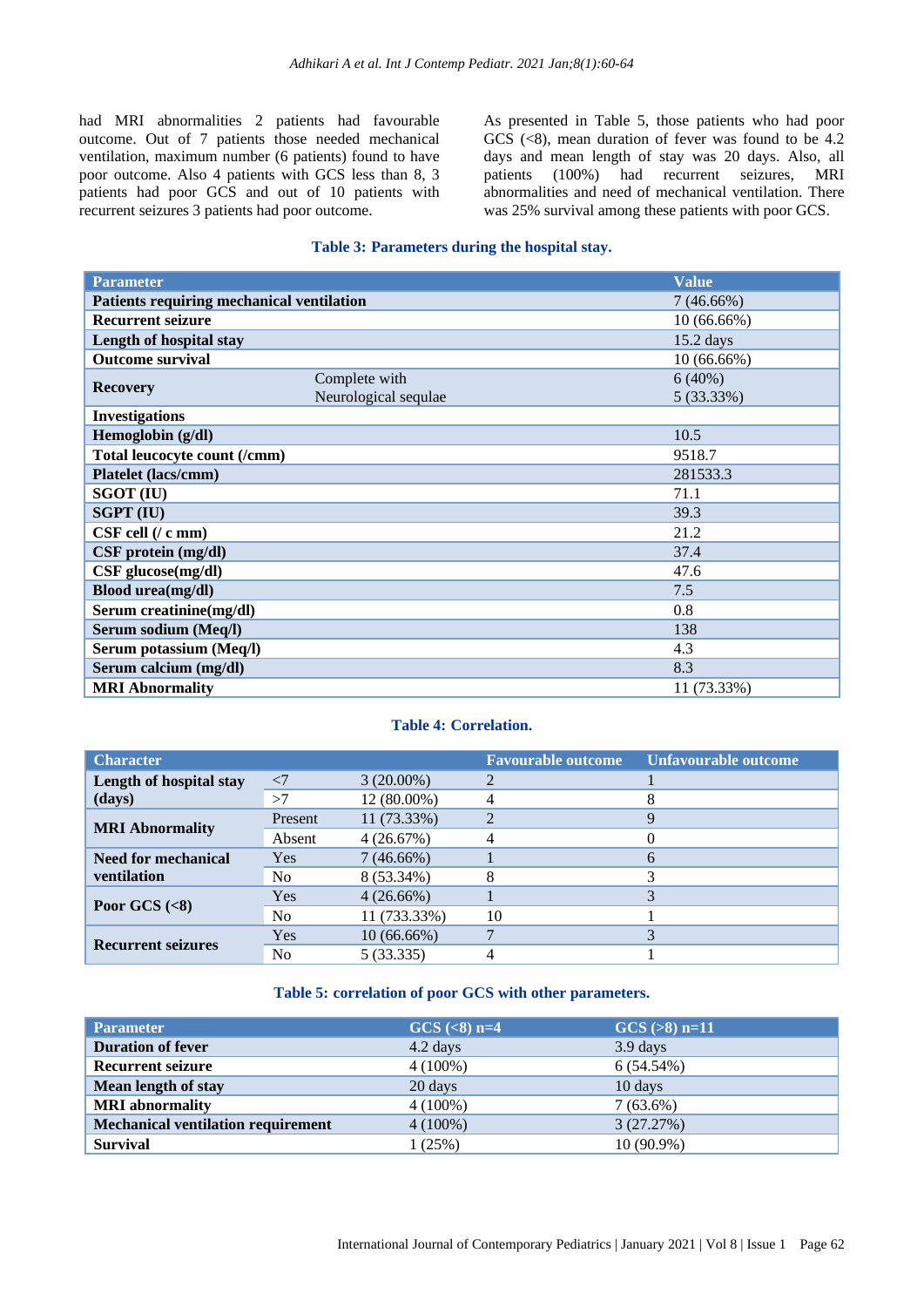#### **DISCUSSION**

In our study, children mostly affected were from rural areas (85%) and belonged to low socioeconomic group (72%). This correlated well with the earlier studies where the patients were children of farmers or farm laborers of low socioeconomic group residing in rural areas.<sup>27,28</sup> This may be due to favorable epidemiological factors like presence of water-logged paddy field supporting profuse breeding of vector mosquitoes, piggeries in close proximity to residence, no use of bed nets and outdoor playing habits of children. JE incidences have been declining sharply in pediatric age group in Taiwan after the vaccination program began in  $1967.<sup>29</sup>$  This emphasizes the need of quality coverage of JE mass vaccination program and consequently vaccination campaign should be evaluated for appropriate corrective measures.<sup>30</sup> Moreover, continuation of JE vaccination of children in routine immunization in the JE endemic districts should be a public health priority.

Among the clinical presentation, fever, altered sensorium, seizures and headache were the most common symptoms observed in this study. In children similar manifestations were also noted in earlier studies.<sup>31</sup>

In our study, the use of mechanical ventilation, a GCS score below 8, and concurrent seizures were found to be poor prognostic factors of encephalitis. A longer hospital stay and MRI abnormality were also associated with poor outcome. These risk factors have also been identified in various studies. One retrospective study by Ooi et al concludes that low perfusion; GCS score below 8, and convulsions were associated with poor prognosis.<sup>32</sup> Another retrospective study done at French over 253 encephalitis cases found similar results.<sup>33</sup> Use of mechanical ventilation, lower Glasgow coma scores (GCS) and concurrent seizures are good predictors of poor outcome in acute encephalitis syndrome. So, we should manage the patient aggressively when these poor prognostic factors are present without wasting golden hours, and this is irrespective of etiology of AES. Children with Glasgow Coma Score less than 8 should preferably be incubated; mechanical ventilation should be provided in case the breathing efforts are not adequate. In our study, 33.33% AES patients had neurological sequelae at the time of discharge, while 26.66% had died in hospital. Mortality was associated with GCS within 3 to 8. Neurological sequelae in AES are the common observation.<sup>34</sup> Our study corroborates with the findings A Fowler et al study which indicates sequelae at discharge in 60% of the patients.<sup>35</sup>

#### **CONCLUSION**

This study offers a description of the present etiology, clinical presentation and short-term outcome of AES. Need of mechanical ventilation, lower GCS score, and concurrent seizures are predictors for a poor outcome in these patients. However, the large group of cases with unknown etiology and the lack of data on long-term outcome all indicate the need for further studies in this field. Reporting and appropriate workup of all cases would strengthen the AES surveillance and go a long way in reducing the morbidity and mortality due to this disorder.

#### **ACKNOWLEDGEMENTS**

We would like to thank patients and their families for their patience and cooperation.

*Funding: No funding sources Conflict of interest: None declared Ethical approval: The study was approved by the Institutional Ethics Committee*

## **REFERENCES**

- 1. Hinson VK, Tyor WR. Update on viral encephalitis. J Curr Opin Neurol 2001;14(3):369-74.
- 2. McGrath N, Anderson NE, Croxson MC, Powell KF. Herpes simplex encephalitis treated with acyclovir: diagnosis and long term outcome. J Neurol Neurosurg Psychiat. 1997;63(3):321-6.
- 3. Utley TFM, Ogden JA, Gibb A. The long-term neuropsychological outcome of herpes simplex encephalitis in a series of unselected survivors. J Cognit Behav Neurol. 1977;10(3):180-18
- 4. Raschilas F, Wolff M, Delatour F, Chaffaut C, De Broucker T, Chevret S, et al. Outcome of and prognostic factors for herpes simplex encephalitis in adult patients: results of a multicenter study. Clinic Infect Diseas. 2002;35(3):254-60.
- 5. Erlanger TE, Weiss S, Keiser J. Past, present, and future of Japanese encephalitis. J Emerg Infect Dis. 2009;15(1):1
- 6. Solomon T. Control of Japanese encephalitis-within ourgrasp? N Engl J Med. 2006;355(9):869
- 7. Solomon T, Hart IJ, Beeching NJ. Viral encephalitis: a clinician's guide. J Pract Neurol. 2007;7(5):288-305
- 8. Stahl JP, Mailles A, Dacheux L. Epidemiology of viral encephalitis in 2011. J Me´d et Mal Infect 2011;41(9):453-46
- 9. Wang WS, Liu CP. The clinical presentation, diagnosis, treatment, and outcome of encephalitis: five years of experienceat a medical center in Northern Taiwan. Int J Gerontol. 2011;5(1):9-12.
- 10. Wang L, Hu W, Magalhaes RJS. The role of environmental factors in the spatial distribution of Japaneseencephalitis in mainland China. Environm Int. 2014;73:1-9.
- 11. Jing Zhou, Xinyue Qin. Clinical features and influencing factors of prognosis in patients with viral encephalitis (in Chinese).J Chin Gener Prac Chin. 2012;15(34):3975-7
- 12. Arunachalam N, Rajendran R. Studies on Japanese encephalitis in Kurnool district, Andhra Pradesh. CRME Annual Report.